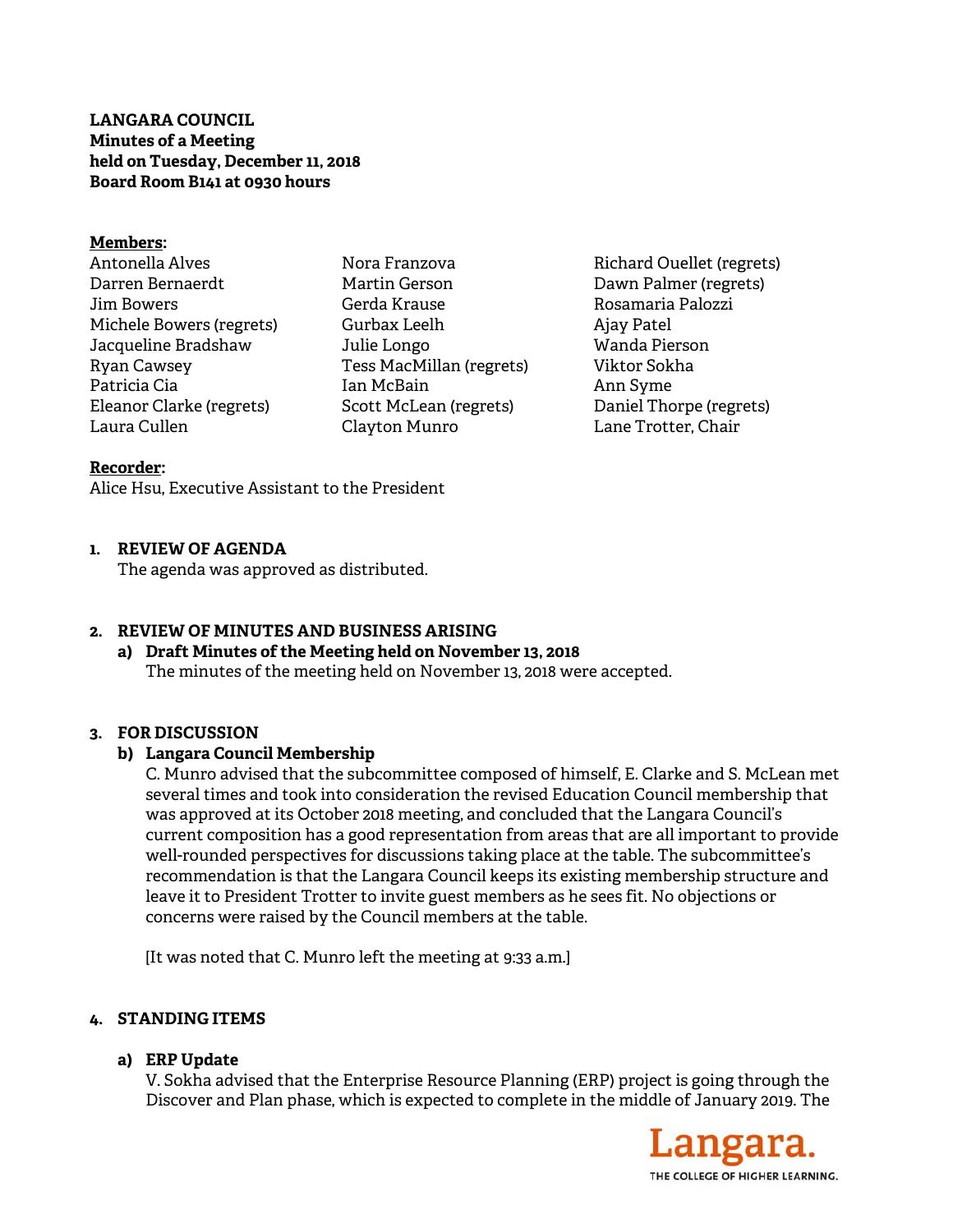Architect phase will follow, focusing on the Human Capital Management (HCM) and Finance areas first, and will have a kick-off event on January 23, 2019.

In response to a question, V. Sokha explained the purpose of the Discover and Plan phase (looking closely at Langara's current business process and identifying gaps) and the Architect phase (configuring the system to fit our needs).

V. Sokha also advised that there will be an ERP Open House in February 2019.

## b) **IT Update**

V. Sokha reported on the following projects IT has been undertaking:

- ERP Project Many IT staff have been participating in the technical workshops throughout the Discover and Plan phase of the ERP project.
- Banner Backlog Reduction IT is working on the last 17 items on the list and plans to complete the project by the middle of January 2019. Unless it is absolutely critical and affects the College's operations, IT will not accept any further Banner modification request going forward and will concentrate on data cleansing next in order to get the data ready to transfer to the new ERP system.
- IT Maintenance Several patches will be done during the holiday break.

# **5. CURRICULUM ITEMS**

# **a) Education Council Meeting held on October 23, 2018**

G. Krause referred to the summary report attached to the agenda for the Education Council meeting held on October 23, 2018 and highlighted the following:

- Revisions to Policy F1004 Academic Integrity (formerly Academic Conduct) were approved.
- Continuing Studies will be offering a new program Yoga Therapy for Integrative Health.
- Motion for restructuring EdCo membership and revising bylaws was approved to better reflect Langara's new academic structure. Elections for the new positions including the EdCo Chair are underway.

The Education Council summary report for October 23, 2018 was received for information.

L. Trotter noted that G. Krause has stepped down as the Chair of the Education Council and thanked her for her leadership in the Chair's role in past years.